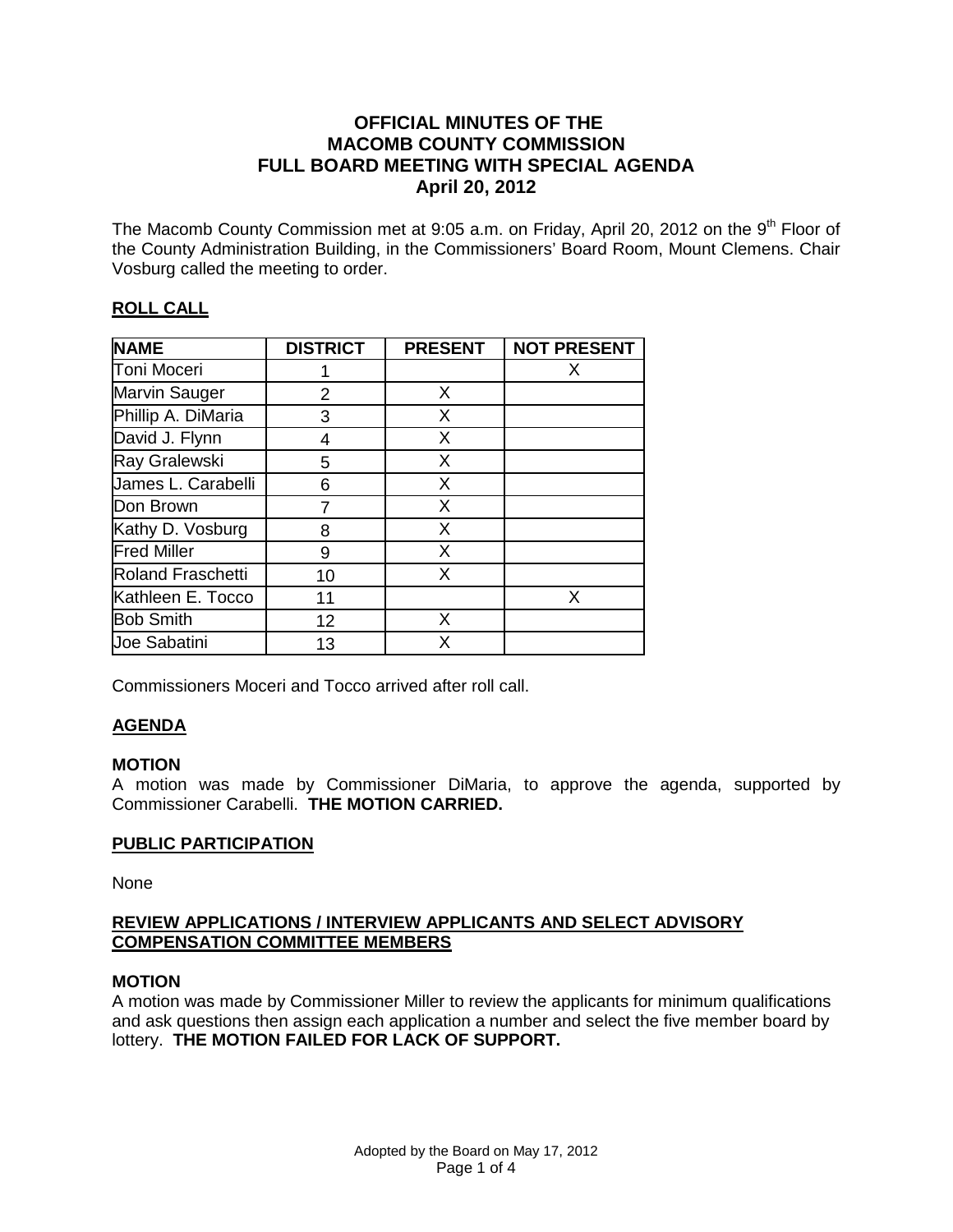The applicants were asked the same four questions:

1. What do you know about the pay of the Sheriff, Prosecutor, Clerk, Treasurer and Public Works Commissioner?

2. How did you become aware of the opportunity to apply for a position on this committee?

3. Have you ever been responsible for setting wages? If so, in what setting? What was the process you used to determine pay?

4. What criteria should be considered when determining compensation?

The following applicants appeared:

- 1. Paul Boone
- 2. Donald Gillespie
- 3. Simon Haddad
- 4. Eugene Hom
- 5. Phil Hunsberger
- 6. Jacob Femminineo, Jr.
- 7. Jared Maynard
- 8. Mary Rastigue
- 9. Karl Rutledge
- 10. Steve Stephens
- 11. James Tignanelli
- 12. David Alan Wilemski
- 13. Linda Wilemski
- 14. Thomas Zager

Commissioner Flynn requested a five minute recess. Chair Vosburg indicated there would be a recess.

Commissioner Smith indicated that applicant Grace Shore had a prior commitment that prevented her from attending the meeting.

Commissioner Miller thanked the applicants and indicated he felt the best way to choose the appointments would be through a lottery.

The board took a five-minute recess at 9:50 a.m. with it ending at 9:55 a.m.

A roll call vote was taken for the appointments. Appointments must have a majority vote.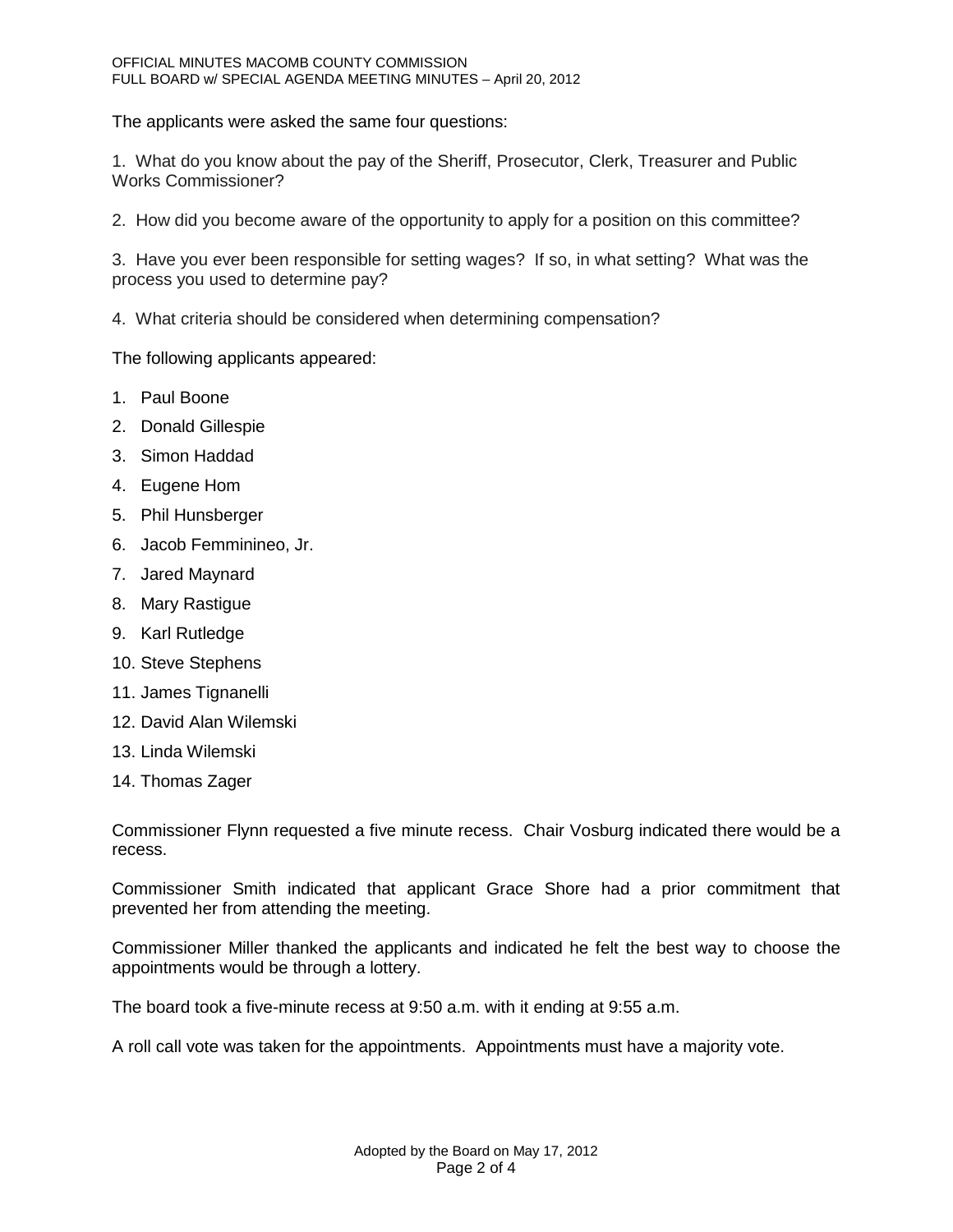### **MOTION**

A motion was made by Commissioner DiMaria, to appoint the applicants that received the highest number of votes in the second round of voting, supported by Commissioner Sauger.

A roll call vote was taken:

Voting Yes were: DiMaria, Flynn, Gralewski, Miller, Sauger, Smith & Tocco. There were 7 Yes votes. Voting No were: Brown, Carabelli, Fraschetti, Moceri, Sabatini & Vosburg. There were 6 No votes.

#### **THE MOTION CARRIED.**

Appointed to the committee were:

- 1. James Tignanelli
- 2. Grace Shore
- 3. Paul Boone
- 4. Jacob Femminineo, Jr.
- 5. Mary Rastigue

#### **NEW BUSINESS**

Commissioner Carabelli reminded everyone of the Economic Development Committee meeting at 1 p.m. today.

Commissioner Miller asked Corporation Counsel their position about the compensation advisory committee and requested a legal memo for the record with the information.

Commissioner Flynn asked Corporation Counsel about adoption of the creation of the advisory committee and asked the Chair about the process.

Commissioner Carabelli mentioned that he will be out of the country for the May 14th at 9 a.m. meeting for the final recommendation from the advisory committee and wanted to put on the record that he does not feel that any elected official should receive a raise.

Commissioner Flynn asked Corporation Counsel if the salaries would go into effect immediately at the May 14th meeting and requested the response be put into a legal memo.

#### **PUBLIC PARTICIPATION**

None